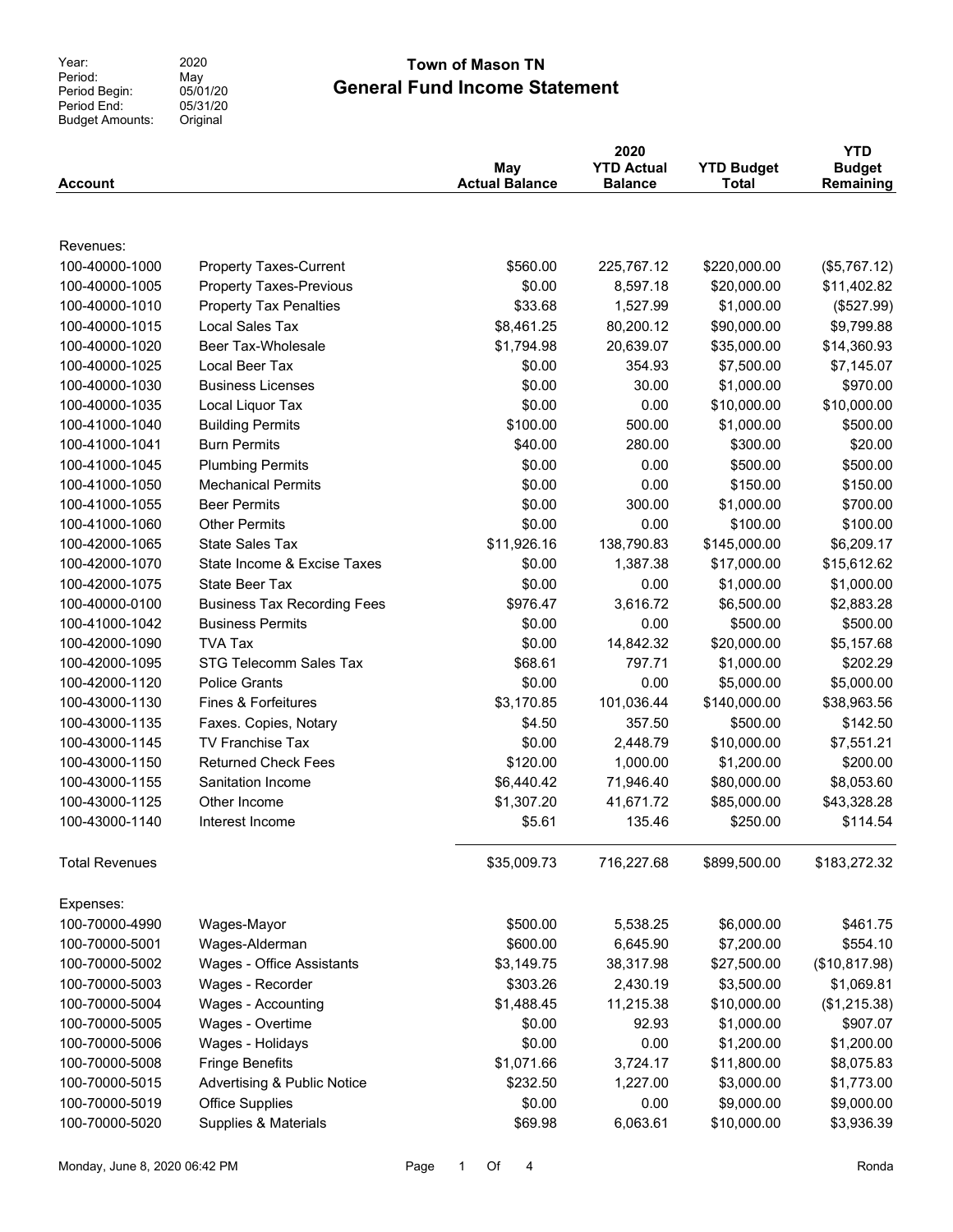|                               |                                 |      |                |                              | 2020                                |                                   | <b>YTD</b>                 |
|-------------------------------|---------------------------------|------|----------------|------------------------------|-------------------------------------|-----------------------------------|----------------------------|
| <b>Account</b>                |                                 |      |                | May<br><b>Actual Balance</b> | <b>YTD Actual</b><br><b>Balance</b> | <b>YTD Budget</b><br><b>Total</b> | <b>Budget</b><br>Remaining |
| 100-70000-5021                | Training                        |      |                | \$110.00                     | 600.00                              | \$1,500.00                        | \$900.00                   |
| 100-70000-5022                | Travel                          |      |                | \$0.00                       | 1,666.48                            | \$4,000.00                        | \$2,333.52                 |
| 100-70000-5023                | Postage & Freight               |      |                | \$220.81                     | 4,466.26                            | \$1,000.00                        | (\$3,466.26)               |
| 100-70000-5024                | <b>Community Outreach</b>       |      |                | \$0.00                       | 0.00                                | \$500.00                          | \$500.00                   |
| 100-70000-5025                | Insurance - Prop, Liab, WC      |      |                | \$0.00                       | 29,170.05                           | \$9,800.00                        | (\$19,370.05)              |
| 100-70000-5026                | Telephone                       |      |                | \$797.35                     | 9,551.03                            | \$9,000.00                        | (\$551.03)                 |
| 100-70000-5028                | Internet & Network              |      |                | \$0.00                       | 1,316.51                            | \$2,000.00                        | \$683.49                   |
| 100-70000-5010                | <b>Planning Assistant</b>       |      |                | \$0.00                       | 944.43                              | \$1,500.00                        | \$555.57                   |
| 100-70000-5029                | <b>Utilities</b>                |      |                | \$281.86                     | 4,420.64                            | \$6,000.00                        | \$1,579.36                 |
| 100-70000-5030                | Professional Fees - Audit       |      |                | \$0.00                       | 2,829.00                            | \$10,000.00                       | \$7,171.00                 |
| 100-70000-5031                | Professional Fees - Accounting  |      |                | \$666.66                     | 7,333.27                            | \$8,000.00                        | \$666.73                   |
| 100-70000-5032                | Professional Fees - Legal       |      |                | \$0.00                       | 507.42                              | \$5,000.00                        | \$4,492.58                 |
| 100-70000-5033                | Professional Fees - Other       |      |                | \$666.67                     | 7,333.33                            | \$8,000.00                        | \$666.67                   |
| 100-70000-5034                | <b>Bank Service Charges</b>     |      |                | \$3.15                       | 97.90                               | \$100.00                          | \$2.10                     |
| 100-70000-5035                | <b>Janitorial Services</b>      |      |                | \$795.00                     | 4,560.00                            | \$4,500.00                        | (\$60.00)                  |
| 100-70000-5036                | Dues & Fees                     |      |                | \$138.06                     | 1,194.62                            | \$500.00                          | (\$694.62)                 |
| 100-70000-5037                | <b>Property Tax Expenses</b>    |      |                | \$0.00                       | 34.35                               | \$700.00                          | \$665.65                   |
| 100-70000-5041                | Interest & Penalty              |      |                | \$0.00                       | 0.00                                | \$100.00                          | \$100.00                   |
| 100-70000-5049                | Computer & Software             |      |                | \$80.00                      | 1,026.24                            | \$500.00                          | (\$526.24)                 |
| 100-70000-5050                | Office Equipment                |      |                | \$0.00                       | 0.00                                | \$1,000.00                        | \$1,000.00                 |
| 100-70000-5052                | <b>Building Inspection Fees</b> |      |                | \$0.00                       | 0.00                                | \$250.00                          | \$250.00                   |
| 100-70000-5098                | Repairs & Maintenance-Equip     |      |                | \$0.00                       | 90.00                               | \$200.00                          | \$110.00                   |
| 100-70000-5099                | Repairs & Maintenance-Bldg      |      |                | \$0.00                       | 0.99                                | \$700.00                          | \$699.01                   |
| 100-70000-5100                | <b>Other Charges</b>            |      |                | \$0.00                       | 9.00                                | \$1,500.00                        | \$1,491.00                 |
| 100-70000-5124                | Rental - Equipment              |      |                | \$230.05                     | 3,238.03                            | \$3,157.74                        | (\$80.29)                  |
| <b>Total General Expenses</b> |                                 |      |                | \$11,405.21                  | 155,644.96                          | \$169,707.74                      | \$14,062.78                |
| Sanitation                    |                                 |      |                |                              |                                     |                                   |                            |
| 100-71000-4054                | <b>Sanitation Expenses</b>      |      |                | \$4,669.04                   | 48,954.93                           | \$62,300.00                       | \$13,345.07                |
| <b>Total Sanitation</b>       |                                 |      |                | (\$4,669.04)                 | (48, 954.93)                        | (\$62,300.00)                     | (\$13,345.07)              |
| Parks & Rec                   |                                 |      |                |                              |                                     |                                   |                            |
| 100-72000-5011                | Supplies & Materials            |      |                | \$0.00                       | 400.00                              | \$500.00                          | \$100.00                   |
| 100-72000-5029                | Utilities                       |      |                | \$0.00                       | 74.28                               | \$700.00                          | \$625.72                   |
| 100-72000-5052                | Insurance - Prop, Liab, WC      |      |                | \$0.00                       | 0.00                                | \$400.00                          | \$400.00                   |
| 100-72000-5055                | Equipment                       |      |                | \$0.00                       | 0.00                                | \$2,000.00                        | \$2,000.00                 |
| 100-72000-5098                | Repairs & Maintenance-Equip     |      |                | \$0.00                       | 0.00                                | \$500.00                          | \$500.00                   |
| <b>Total Parks &amp; Rec</b>  |                                 |      |                | \$0.00                       | 474.28                              | \$4,100.00                        | \$3,625.72                 |
| Police                        |                                 |      |                |                              |                                     |                                   |                            |
| 100-73000-4800                | Wages-Police                    |      |                | \$28,479.27                  | 232,654.73                          | \$326,000.00                      | \$93,345.27                |
| 100-73000-5102                | Wages-Overtime                  |      |                | \$1,209.05                   | 18,335.56                           | \$10,000.00                       | (\$8,335.56)               |
| 100-73000-5103                | Wages - Holidays                |      |                | \$0.00                       | 2,758.56                            | \$8,600.00                        | \$5,841.44                 |
| 100-73000-5009                | <b>Fringe Benefits</b>          |      |                | \$2,786.02                   | 23,735.82                           | \$32,000.00                       | \$8,264.18                 |
| 100-73000-5016                | In Service Pay                  |      |                | \$0.00                       | 800.00                              | \$0.00                            | (\$800.00)                 |
| 100-73000-5017                | Wages-GHSO                      |      |                | \$0.00                       | 0.00                                | \$600.00                          | \$600.00                   |
| 100-73000-5015                | Advertising & Public Notice     |      |                | \$0.00                       | 0.00                                | \$300.00                          | \$300.00                   |
| 100-73000-5021                | Training                        |      |                | \$91.91                      | 3,271.91                            | \$2,000.00                        | (\$1,271.91)               |
| 100-73000-5022                | Travel                          |      |                | \$0.00                       | 667.09                              | \$2,000.00                        | \$1,332.91                 |
| Monday, June 8, 2020 06:42 PM |                                 | Page | $\overline{2}$ | Of<br>4                      |                                     |                                   | Ronda                      |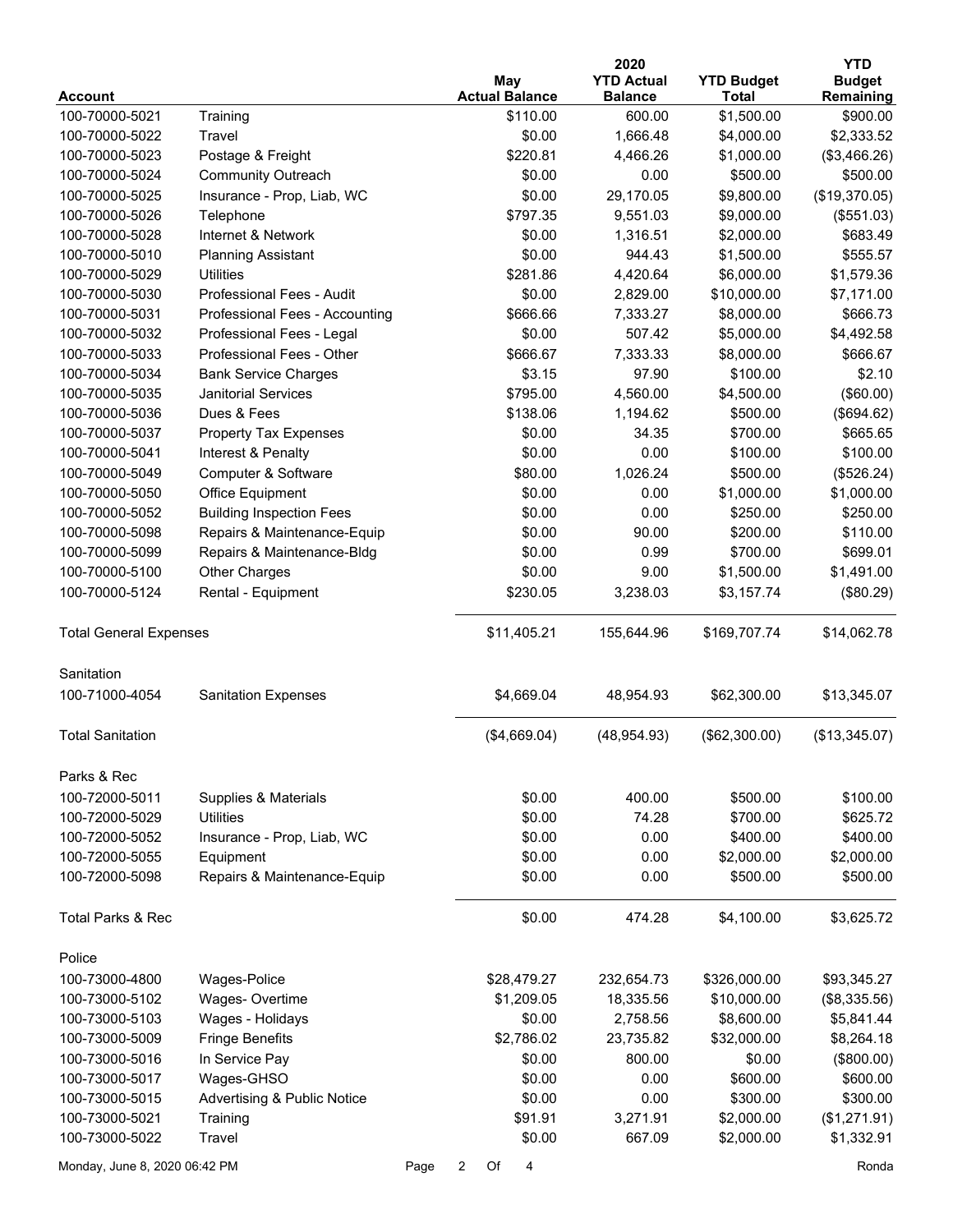|                               |                                            |                                     | 2020                                |                                   | <b>YTD</b>                 |
|-------------------------------|--------------------------------------------|-------------------------------------|-------------------------------------|-----------------------------------|----------------------------|
| <b>Account</b>                |                                            | <b>May</b><br><b>Actual Balance</b> | <b>YTD Actual</b><br><b>Balance</b> | <b>YTD Budget</b><br><b>Total</b> | <b>Budget</b><br>Remaining |
| 100-73000-5025                | Insurance - Prop, Liab, WC                 | \$0.00                              | 14,253.86                           | \$49,300.00                       | \$35,046.14                |
| 100-73000-5026                | Telephone                                  | \$1,006.46                          | 10,688.60                           | \$12,000.00                       | \$1,311.40                 |
| 100-73000-5028                | Internet & Network                         | \$99.95                             | 143.74                              | \$1,500.00                        | \$1,356.26                 |
| 100-73000-5029                | <b>Utilities</b>                           | \$67.49                             | 370.17                              | \$2,500.00                        | \$2,129.83                 |
| 100-73000-5033                | Professional Fees - Other                  | \$0.00                              | 450.00                              | \$500.00                          | \$50.00                    |
| 100-73000-5034                | Professional Fees - Prosecutor             | \$0.00                              | 3,600.00                            | \$5,050.00                        | \$1,450.00                 |
| 100-73000-5036                | Dues & Fees                                | \$48.07                             | 136.73                              | \$1,000.00                        | \$863.27                   |
| 100-73000-5040                | Supplies & Materials                       | \$0.00                              | 1,743.28                            | \$2,000.00                        | \$256.72                   |
| 100-73000-5050                | Fuel                                       | \$214.02                            | 9,258.10                            | \$10,000.00                       | \$741.90                   |
| 100-73000-5099                | Repairs & Maintenance-Bldg                 | \$0.00                              | 0.00                                | \$500.00                          | \$500.00                   |
| 100-73000-5098                | Repairs & Maintenance-Equip                | \$0.00                              | 378.81                              | \$1,000.00                        | \$621.19                   |
| 100-73000-5096                | Repairs & Maintenance-Vehicles             | \$606.98                            | 15,955.00                           | \$5,000.00                        | (\$10,955.00)              |
| 100-73000-5115                | Computer & Software                        | \$640.00                            | 2,830.24                            | \$9,166.63                        | \$6,336.39                 |
| 100-73000-5112                | Equipment                                  | \$0.00                              | 1,065.29                            | \$4,000.00                        | \$2,934.71                 |
| 100-73000-5110                | Judge Salary                               | \$0.00                              | 3,150.00                            | \$4,200.00                        | \$1,050.00                 |
| 100-73000-5114                | Software - Court                           | \$297.75                            | 12,456.50                           | \$11,500.00                       | (\$956.50)                 |
| 100-73000-5116                | Uniforms                                   | \$396.32                            | 3,985.88                            | \$5,000.00                        | \$1,014.12                 |
| 100-73000-5119                | Radio/Radar Service                        | \$0.00                              | 0.00                                | \$500.00                          | \$500.00                   |
| 100-73000-5122                | Screenings                                 | \$0.00                              | 416.50                              | \$1,000.00                        | \$583.50                   |
| 100-73000-5123                | 911 Expense                                | \$0.00                              | 29,058.44                           | \$25,000.00                       | (\$4,058.44)               |
| 100-73000-5124                |                                            | \$207.75                            | 2,285.25                            | \$2,000.00                        | (\$285.25)                 |
| 100-73000-5125                | Rental - Equipment<br>Forms & Publications | \$0.00                              | 0.00                                | \$500.00                          | \$500.00                   |
| 100-73000-5126                | Rental - Building                          | \$0.00                              | 936.06                              | \$2,000.00                        | \$1,063.94                 |
| 100-73000-5130                | Towing / Wrecker Service                   | \$125.00                            | 1,929.63                            | \$2,400.00                        | \$470.37                   |
|                               |                                            |                                     |                                     |                                   |                            |
| <b>Total Police Expenses</b>  |                                            | \$36,276.04                         | 397,315.75                          | \$539,116.63                      | \$141,800.88               |
| Fire Department               |                                            |                                     |                                     |                                   |                            |
| 100-74000-4900                | Wages- Fire Dept.                          | \$5,076.62                          |                                     | \$30,300.00                       |                            |
|                               | <b>Fringe Benefits-Fire</b>                | \$893.85                            | 29,384.21                           |                                   | \$915.79                   |
| 100-74000-4901                |                                            |                                     | 2,345.97                            | \$3,000.00                        | \$654.03                   |
| 100-74000-5011                | Supplies & Materials                       | \$0.00                              | 223.29<br>0.00                      | \$3,000.00                        | \$2,776.71                 |
| 100-74000-5015                | Advertising & Public Notice                | \$0.00                              | 985.00                              | \$150.00                          | \$150.00                   |
| 100-74000-5021                | Training                                   | \$0.00                              |                                     | \$500.00                          | (\$485.00)                 |
| 100-74000-5022                | Travel                                     | \$0.00                              | 788.86                              | \$500.00                          | (\$288.86)                 |
| 100-74000-5025                | Insurance - Prop, Liab, WC                 | \$0.00                              | 6,684.09                            | \$5,750.00                        | (\$934.09)                 |
| 100-74000-5026                | Telephone                                  | \$94.02                             | 1,300.63                            | \$3,000.00                        | \$1,699.37                 |
| 100-74000-5028                | Internet & Network                         | \$200.11                            | 1,792.93                            | \$1,500.00                        | (\$292.93)                 |
| 100-74000-5029                | <b>Utilities</b>                           | \$488.06                            | 6,099.18                            | \$3,000.00                        | (\$3,099.18)               |
| 100-74000-5033                | Professional Fees - Other                  | \$0.00                              | 0.00                                | \$500.00                          | \$500.00                   |
| 100-74000-5083                | Fuel                                       | \$220.15                            | 220.15                              | \$1,000.00                        | \$779.85                   |
| 100-74000-5096                | Repairs & Maintenance-Vehicles             | \$0.00                              | 4,674.40                            | \$2,500.00                        | (\$2,174.40)               |
| 100-74000-5099                | Repairs & Maintenance-Equip                | \$0.00                              | 700.00                              | \$2,500.00                        | \$1,800.00                 |
| 100-74000-5113                | Equipment                                  | \$0.00                              | 3,752.49                            | \$458.37                          | (\$3,294.12)               |
| 100-74000-5116                | Uniforms                                   | \$0.00                              | 0.00                                | \$2,000.00                        | \$2,000.00                 |
| 100-74000-5124                | Rental - Equipment                         | \$26.44                             | 198.53                              | \$100.00                          | (\$98.53)                  |
| 100-74000-5130                | Towing / Wrecker Service                   | \$0.00                              | 0.00                                | \$150.00                          | \$150.00                   |
| 100-74000-5135                | Stipends-Volunteers                        | \$0.00                              | 0.00                                | \$500.00                          | \$500.00                   |
| <b>Total Fire Expenses</b>    |                                            | \$6,999.25                          | 59,149.73                           | \$60,408.37                       | \$1,258.64                 |
| Liability                     |                                            |                                     |                                     |                                   |                            |
| 100-75000-5200                | <b>General Obligations Bonds</b>           | \$0.00                              | 5,131.00                            | \$23,200.00                       | \$18,069.00                |
| Monday, June 8, 2020 06:42 PM | Page                                       | 3<br>Of<br>4                        |                                     |                                   | Ronda                      |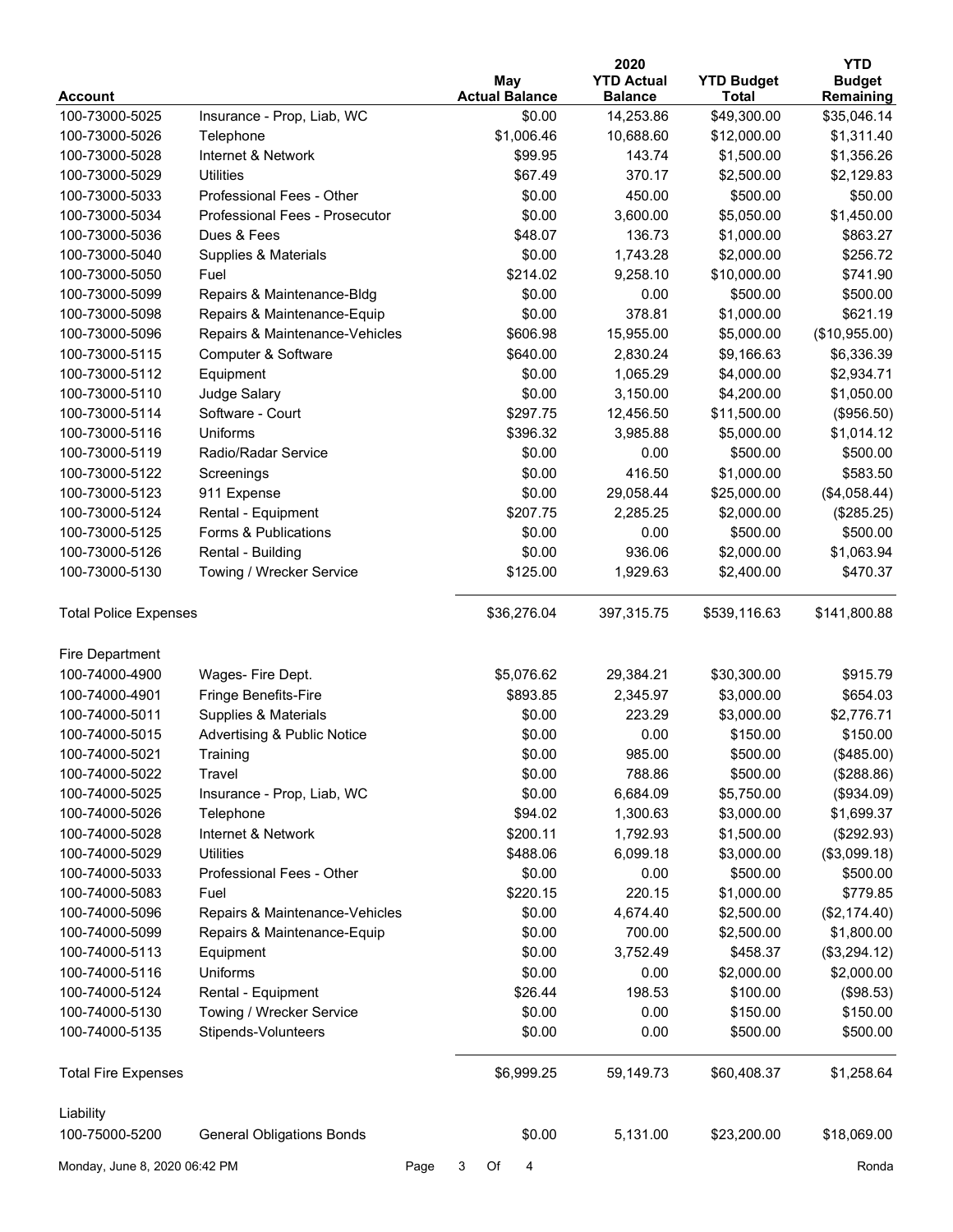|                           |                          |                              | 2020                                |                            |                            |  |  |
|---------------------------|--------------------------|------------------------------|-------------------------------------|----------------------------|----------------------------|--|--|
| <b>Account</b>            |                          | May<br><b>Actual Balance</b> | <b>YTD Actual</b><br><b>Balance</b> | <b>YTD Budget</b><br>Total | <b>Budget</b><br>Remaining |  |  |
| 100-75000-5220            | Reimbursement to Gas     | \$2,189.37                   | 28,934.93                           | \$26,300.00                | (\$2,634.93)               |  |  |
| 100-75000-5210            | Interest - Gen OBL Bonds | \$0.00                       | 0.00                                | \$15,200.00                | \$15,200.00                |  |  |
| 100-75000-5225            | Reimbursement to Water   | \$974.38                     | 21.848.18                           | \$135,200.00               | \$113,351.82               |  |  |
| <b>Total Liability</b>    |                          | \$3,163.75                   | 55.914.11                           | \$199,900.00               | \$143,985.89               |  |  |
| <b>Total All Expenses</b> |                          | \$62,513.29                  | 717.453.76                          | \$1,035,532.74             | \$318,078.98               |  |  |
| Net Income/Loss           |                          | (\$27,503.56)                | (1,226.08)                          | (\$136,032.74)             | (\$134,806.66)             |  |  |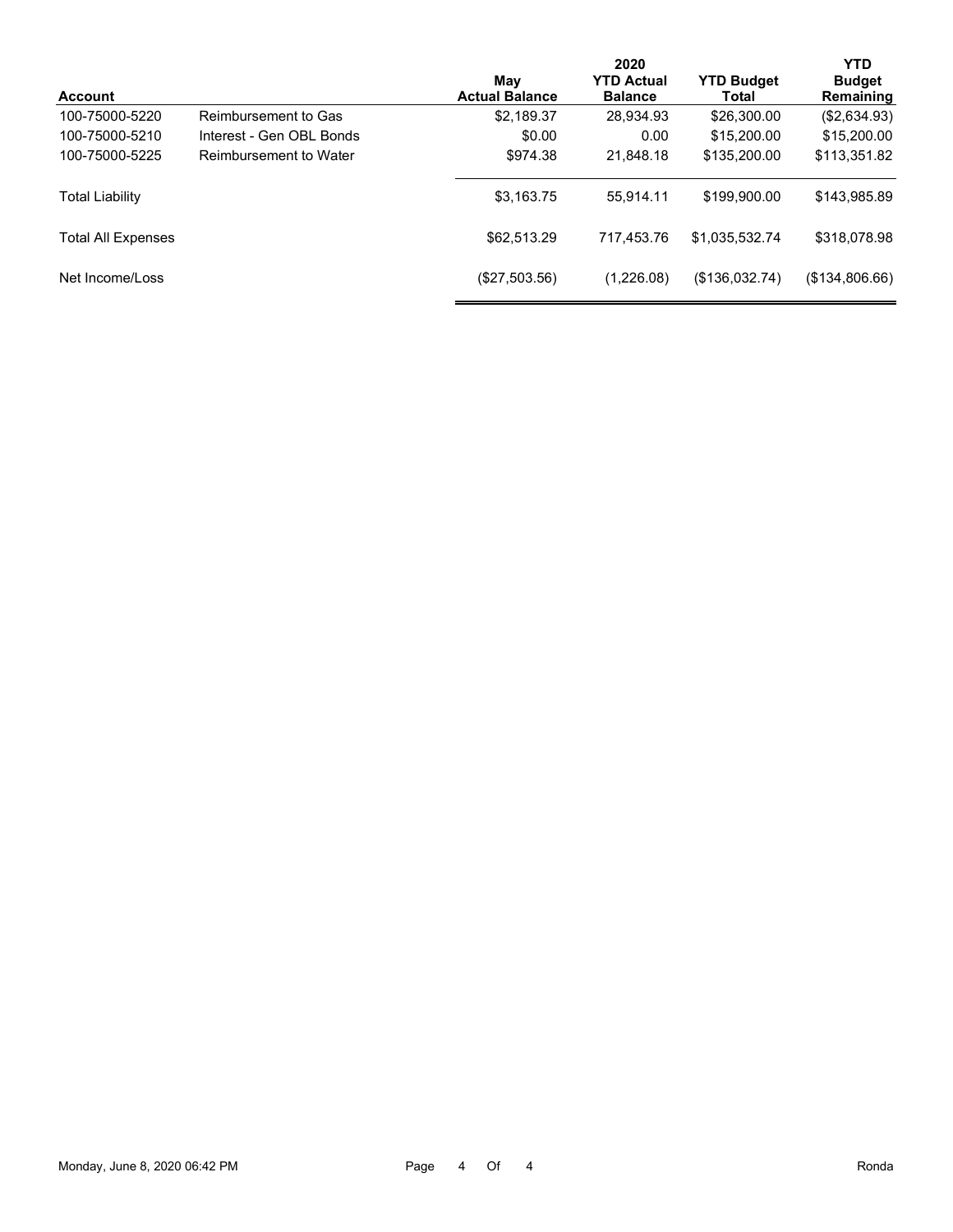Period: Period Begin: Period End: Budget Amounts: 2020 May 05/01/20 05/31/20 Original

# Water Fund Income Statement Year: 2020 2020 Town of Mason TN

| Account               |                                        | May<br><b>Actual Balance</b> | 2020<br><b>YTD Actual</b><br><b>Balance</b> | <b>YTD Budget</b><br>Total | <b>YTD</b><br><b>Budget</b><br>Remaining |
|-----------------------|----------------------------------------|------------------------------|---------------------------------------------|----------------------------|------------------------------------------|
|                       |                                        |                              |                                             |                            |                                          |
|                       |                                        |                              |                                             |                            |                                          |
| Revenues              |                                        |                              |                                             |                            |                                          |
| 410-43000-2100        | Water & Sewer Revenue                  | \$55,689.88                  | 623,463.02                                  | \$700,000.00               | \$76,536.98                              |
| 410-43000-3010        | Tap / Connection Fees                  | \$1,400.00                   | 40,450.00                                   | \$30,000.00                | (\$10,450.00)                            |
| 410-43000-3005        | <b>Reconnect Fees</b>                  | \$0.00                       | 0.00                                        | \$31,000.00                | \$31,000.00                              |
| 410-43000-3000        | Penalties & Foreitures                 | \$3,324.62                   | 19,051.82                                   | \$14,000.00                | (\$5,051.82)                             |
| 410-75000-1125        | Other Income                           | \$240.00                     | 4,296.36                                    | \$7,500.00                 | \$3,203.64                               |
| 410-43000-1140        | Interest Income                        | \$35.54                      | 220.94                                      | \$300.00                   | \$79.06                                  |
| 410-43000-0245        | <b>Reimbursement From General</b>      | \$974.38                     | 10,718.18                                   | \$134,200.00               | \$123,481.82                             |
| 300-04300-2100        | <b>Grant Revenue</b>                   | \$0.00                       | 69,364.21                                   | \$1,188,500.00             | \$1,119,135.79                           |
| <b>Total Revenues</b> |                                        | \$61,664.42                  | 767,564.53                                  | \$2,105,500.00             | \$1,337,935.47                           |
| <b>Expenses</b>       |                                        |                              |                                             |                            |                                          |
| 410-75000-5000        | Wages - Water                          | \$17,438.52                  | 112,404.47                                  | \$175,500.00               | \$63,095.53                              |
| 410-75000-5002        | <b>Wages-Office Assistants</b>         | \$6,059.94                   | 47,750.37                                   | \$48,300.00                | \$549.63                                 |
| 410-75000-5005        | Wages - Overtime                       | \$723.32                     | 4,366.69                                    | \$6,000.00                 | \$1,633.31                               |
| 410-75000-5006        | Wages - Holidays                       | \$0.00                       | 3,612.04                                    | \$8,100.00                 | \$4,487.96                               |
| 410-75000-5008        | <b>Fringe Benefits</b>                 | \$2,384.83                   | 11,871.08                                   | \$39,400.00                | \$27,528.92                              |
| 410-75000-5011        | <b>Planning Assistant</b>              | \$0.00                       | 944.45                                      | \$1,400.00                 | \$455.55                                 |
| 410-75000-5015        | <b>Advertising &amp; Public Notice</b> | \$0.00                       | 1,173.00                                    | \$1,000.00                 | (\$173.00)                               |
| 410-75000-5034        | <b>Bank Service Charges</b>            | \$78.90                      | 911.85                                      | \$600.00                   | (\$311.85)                               |
| 410-75000-5021        | Training                               | \$0.00                       | 2,168.93                                    | \$3,500.00                 | \$1,331.07                               |
| 410-75000-5022        | Travel                                 | \$0.00                       | 1,385.92                                    | \$2,000.00                 | \$614.08                                 |
| 410-75000-5023        | Postage & Freight                      | \$1,070.15                   | 5,369.26                                    | \$5,500.00                 | \$130.74                                 |
| 410-75000-5025        | Insurance - Prop, Liab, WC             | \$0.00                       | 45,161.63                                   | \$57,500.00                | \$12,338.37                              |
| 410-75000-5026        | Telephone                              | \$758.10                     | 8,306.64                                    | \$10,000.00                | \$1,693.36                               |
| 410-75000-5028        | Internet & Network                     | \$366.81                     | 4,743.89                                    | \$6,500.00                 | \$1,756.11                               |
| 410-75000-5029        | <b>Utilities</b>                       | \$9,036.84                   | 115,703.76                                  | \$143,500.00               | \$27,796.24                              |
| 410-75000-5030        | Professional Fees - Audit              | \$0.00                       | 2,829.00                                    | \$16,000.00                | \$13,171.00                              |
| 410-75000-5031        | Professional Fees - Accounting         | \$666.67                     | 7,333.36                                    | \$9,000.00                 | \$1,666.64                               |
| 410-75000-5032        | Professional Fees - Legal              | \$0.00                       | 507.42                                      | \$6,000.00                 | \$5,492.58                               |
| 410-75000-5033        | Professional Fees - Other              | \$1,666.67                   | 20,028.34                                   | \$21,000.00                | \$971.66                                 |
| 410-75000-5036        | Dues & Fees                            | \$346.55                     | 7,719.54                                    | \$7,500.00                 | (\$219.54)                               |
| 410-75000-5049        | Computer & Software                    | \$80.00                      | 826.24                                      | \$10,000.00                | \$9,173.76                               |
| 410-75000-5050        | Fuel                                   | \$110.10                     | 6,701.16                                    | \$8,000.00                 | \$1,298.84                               |
| 410-75000-5055        | Equipment                              | \$0.00                       | 5,453.96                                    | \$55,000.00                | \$49,546.04                              |
| 410-75000-5096        | Repairs & Maintenance-Vehicles         | \$110.00                     | 591.70                                      | \$8,000.00                 | \$7,408.30                               |
| 410-75000-5098        | Repairs & Maintenance-Equip            | \$0.00                       | 13,953.52                                   | \$25,000.00                | \$11,046.48                              |
| 410-75000-5099        |                                        | \$0.00                       | 2,400.00                                    | \$4,500.00                 |                                          |
|                       | Repairs & Maintenance-Bldg             |                              |                                             |                            | \$2,100.00                               |
| 410-75000-5116        | Uniforms                               | \$207.87                     | 2,850.17                                    | \$5,000.00                 | \$2,149.83                               |
| 410-75000-5124        | Rental - Equipment                     | \$168.27                     | 1,793.43                                    | \$2,000.00                 | \$206.57                                 |
| 410-75000-5210        | Interest on Bonds                      | \$29,488.04                  | 39,318.01                                   | \$10,000.00                | (\$29,318.01)                            |
| 410-75000-5810        | Chemicals                              | \$541.50                     | 13,004.92                                   | \$10,000.00                | (\$3,004.92)                             |
| 410-75000-5122        | Screenings                             | \$0.00                       | 587.50                                      | \$3,000.00                 | \$2,412.50                               |
| 410-75000-5815        | Lab Expense                            | \$1,095.00                   | 8,393.00                                    | \$10,000.00                | \$1,607.00                               |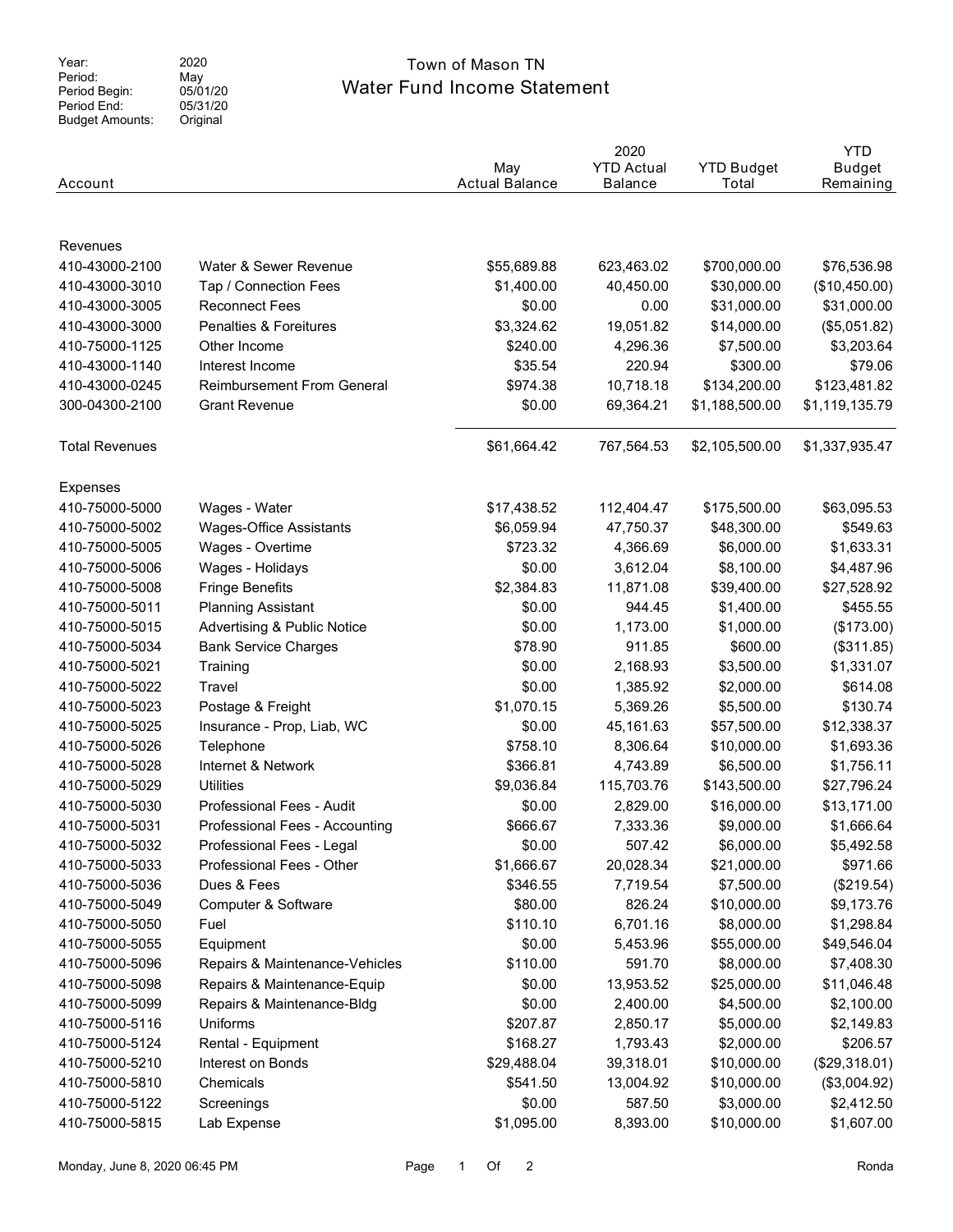|                                 |                                    |                       | 2020              |                   | <b>YTD</b>     |
|---------------------------------|------------------------------------|-----------------------|-------------------|-------------------|----------------|
|                                 |                                    | May                   | <b>YTD Actual</b> | <b>YTD Budget</b> | <b>Budget</b>  |
| Account                         |                                    | <b>Actual Balance</b> | <b>Balance</b>    | Total             | Remaining      |
| 410-11200-0204                  | <b>Bond Issuance</b>               | \$0.00                | 1,100.00          | \$1,000.00        | (\$100.00)     |
| 410-75000-5825                  | <b>Water Tank Maintenance</b>      | \$2,219.57            | 24,465.27         | \$32,000.00       | \$7,534.73     |
| 410-75000-5835                  | <b>Water Engineering Fees</b>      | \$10,259.23           | 17,782.50         | \$35,000.00       | \$17,217.50    |
| 410-75000-5850                  | Supplies & Materials               | \$7,065.31            | 37,122.00         | \$36,666.63       | (\$455.37)     |
| 410-75000-5024                  | <b>Community Outreach</b>          | \$0.00                | 0.00              | \$2,000.00        | \$2,000.00     |
| 410-75000-8500                  | <b>Depreciation Expense</b>        | \$0.00                | 0.00              | \$96,000.00       | \$96,000.00    |
| 300-35000-3560                  | <b>Grant Construction Expenses</b> | \$196,367.75          | 201,027.75        | \$25,000.00       | (\$176,027.75) |
| 300-35000-3550                  | <b>Grant Engineering Expenses</b>  | \$18,894.00           | 84,928.21         | \$546,333.37      | \$461,405.16   |
| Total                           |                                    | \$307,203.94          | 866,590.98        | \$1,492,800.00    | \$626,209.02   |
| Sewer Expenditures              |                                    |                       |                   |                   |                |
| 410-79000-6000                  | Septic Services                    | \$0.00                | 309.00            | \$1,000.00        | \$691.00       |
| 410-79000-6005                  | Sewer Maintenance & Repair         | \$0.00                | 0.00              | \$6,000.00        | \$6,000.00     |
| <b>Total Sewer Expenditures</b> |                                    | \$0.00                | 309.00            | \$7,000.00        | \$6,691.00     |
| 410-43000-4110                  | Reimbursement to Gas               | \$2,425.93            | 26,685.23         | \$29,100.00       | \$2,414.77     |
| 410-75000-5215                  | TN Municipal Bond Fund             | \$7.50                | 7.50              | \$26,500.00       | \$26,492.50    |
| <b>Total Liability</b>          |                                    | \$2,433.43            | 26,692.73         | \$55,600.00       | \$28,907.27    |
| <b>Total Expenses</b>           |                                    | \$309,637.37          | 893,592.71        | \$1,555,400.00    | \$661,807.29   |
| Net Income/Loss                 |                                    | (\$247,972.95)        | (126, 028.18)     | \$550,100.00      | \$676,128.18   |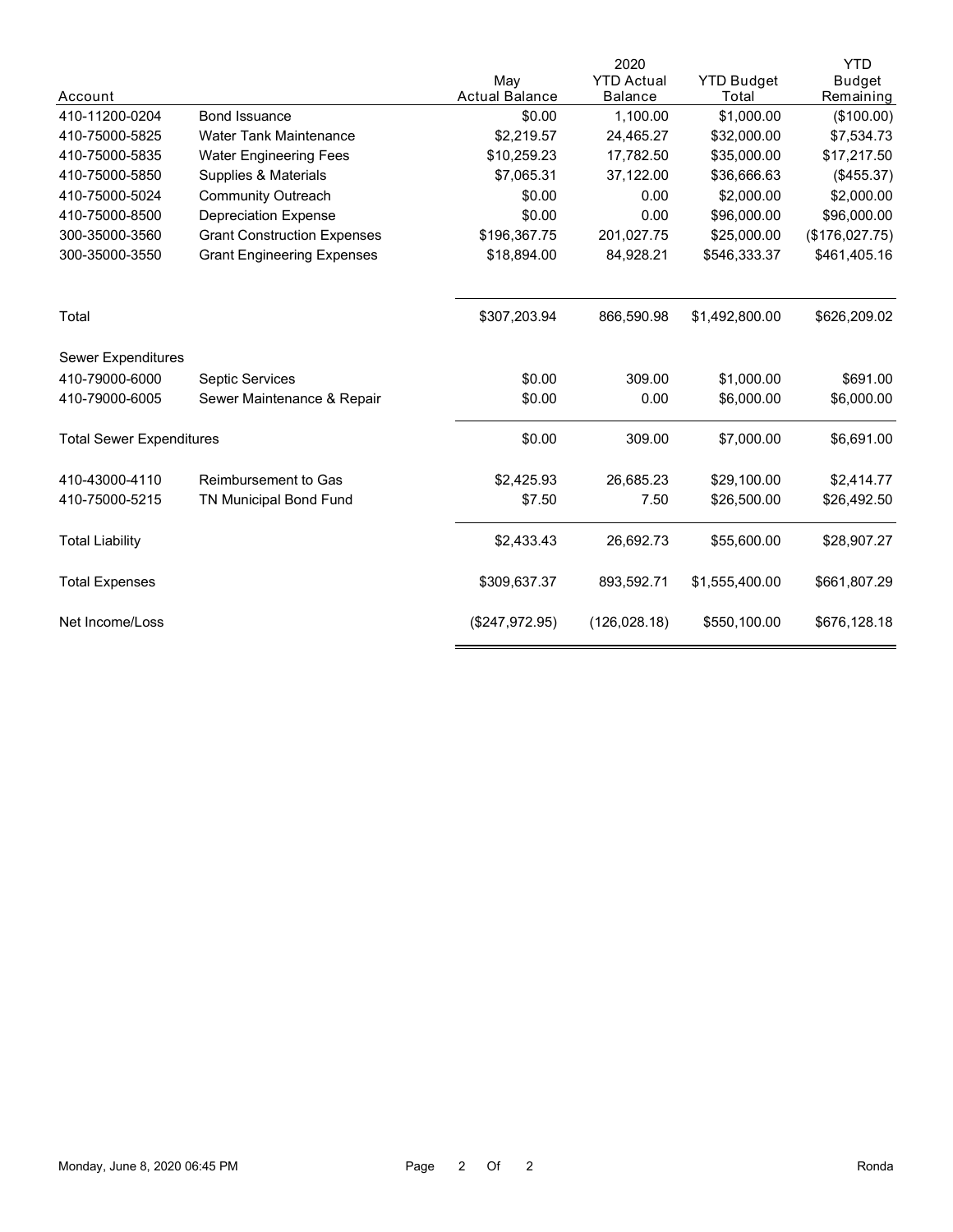Period: Period Begin: Period End: Budget Amounts:

#### 2020 May 05/01/20 05/31/20 Original

# Gas Fund Income Statement Year: 2020 2020 Town of Mason TN

| Account                       |                                        |      | May<br><b>Actual Balance</b> | 2020<br><b>YTD Actual</b><br><b>Balance</b> | <b>YTD Budget</b><br>Total | <b>YTD</b><br><b>Budget</b><br>Remaining |
|-------------------------------|----------------------------------------|------|------------------------------|---------------------------------------------|----------------------------|------------------------------------------|
| Revenue                       |                                        |      |                              |                                             |                            |                                          |
| 415-43000-4500                | <b>Gas Sales Revenue</b>               |      | \$31,341.88                  | 460,298.70                                  | \$560,000.00               | \$99,701.30                              |
| 415-43000-3005                | <b>Reconnection Fees</b>               |      | \$0.00                       | 0.00                                        | \$7,000.00                 | \$7,000.00                               |
| 415-43000-3010                | <b>Gas Taps and Connections</b>        |      | \$50.00                      | 8,968.00                                    | \$7,000.00                 | (\$1,968.00)                             |
| 415-43000-1030                | <b>Returned Check Fees</b>             |      | \$0.00                       | 0.00                                        | \$1,000.00                 | \$1,000.00                               |
| 415-43000-3000                | Penalties                              |      | \$2,001.57                   | 7,240.67                                    | \$7,000.00                 | (\$240.67)                               |
| 415-43000-1140                | Interest Income                        |      | \$32.05                      | 268.17                                      | \$500.00                   | \$231.83                                 |
| 415-43000-4100                | <b>Reimbursement from General</b>      |      | \$2,189.37                   | 24,083.07                                   | \$30,000.00                | \$5,916.93                               |
| 415-43000-4110                | <b>Reimbursement from Water</b>        |      | \$2,425.93                   | 26,685.23                                   | \$192,450.00               | \$165,764.77                             |
| <b>Total Revenue</b>          |                                        |      | \$38,040.80                  | 527,543.84                                  | \$804,950.00               | \$277,406.16                             |
| Expenses                      |                                        |      |                              |                                             |                            |                                          |
| 415-76000-5000                | Wages - Gas                            |      | \$11,152.32                  | 69,078.24                                   | \$82,900.00                | \$13,821.76                              |
| 415-76000-5002                | Wages-Office Assistants                |      | \$6,059.96                   | 48,734.90                                   | \$46,320.00                | (\$2,414.90)                             |
| 415-76000-5005                | Wages - Overtime                       |      | \$24.45                      | 1,053.81                                    | \$3,000.00                 | \$1,946.19                               |
| 415-76000-5006                | Wages - Holidays                       |      | \$0.00                       | 1,036.52                                    | \$4,000.00                 | \$2,963.48                               |
| 415-76000-5008                | <b>Fringe Benefits</b>                 |      | \$1,882.44                   | 14,547.97                                   | \$24,840.00                | \$10,292.03                              |
| 415-76000-5011                | <b>Planning Assistant</b>              |      | \$0.00                       | 944.45                                      | \$1,420.00                 | \$475.55                                 |
| 415-76000-5015                | <b>Advertising &amp; Public Notice</b> |      | \$0.00                       | 0.00                                        | \$1,000.00                 | \$1,000.00                               |
| 415-76000-5021                | Training                               |      | \$0.00                       | 0.00                                        | \$500.00                   | \$500.00                                 |
| 415-76000-5022                | Travel                                 |      | \$0.00                       | 340.15                                      | \$500.00                   | \$159.85                                 |
| 415-76000-5023                | Postage & Freight                      |      | \$894.68                     | 4,724.65                                    | \$4,500.00                 | (\$224.65)                               |
| 415-76000-5025                | Insurance - Prop, Liab, WC             |      | \$0.00                       | 7,577.37                                    | \$10,350.00                | \$2,772.63                               |
| 415-76000-5026                | Telephone                              |      | \$141.84                     | 2,273.72                                    | \$5,000.00                 | \$2,726.28                               |
| 415-76000-5028                | Internet & Network                     |      | \$60.25                      | 710.89                                      | \$1,000.00                 | \$289.11                                 |
| 415-76000-5029                | <b>Utilities</b>                       |      | \$28.78                      | 1,073.83                                    | \$70,000.00                | \$68,926.17                              |
| 415-76000-5030                | Professional Fees - Audit              |      | \$0.00                       | 2,829.00                                    | \$15,000.00                | \$12,171.00                              |
| 415-76000-5031                | Professional Fees - Accounting         |      | \$666.67                     | 7,333.37                                    | \$9,000.00                 | \$1,666.63                               |
| 415-76000-5032                | Professional Fees - Legal              |      | \$0.00                       | 507.41                                      | \$6,000.00                 | \$5,492.59                               |
| 415-76000-5033                | Professional Fees - Other              |      | \$666.66                     | 15,165.53                                   | \$21,000.00                | \$5,834.47                               |
| 415-76000-5036                | Dues & Fees                            |      | \$221.55                     | 3,246.06                                    | \$3,000.00                 | (\$246.06)                               |
| 415-76000-5049                | Computer & Software                    |      | \$80.00                      | 826.26                                      | \$5,000.00                 | \$4,173.74                               |
| 415-76000-5050                | Fuel                                   |      | \$110.09                     | 6,641.11                                    | \$10,000.00                | \$3,358.89                               |
| 415-76000-5055                | Equipment                              |      | \$0.00                       | 4,939.62                                    | \$20,000.00                | \$15,060.38                              |
| 415-76000-5096                | Repairs & Maintenance-Vehicles         |      | \$472.23                     | 4,017.43                                    | \$1,000.00                 | (\$3,017.43)                             |
| 415-76000-5098                | Repairs & Maintenance-Equip            |      | \$0.00                       | 1,951.68                                    | \$1,500.00                 | (\$451.68)                               |
| 415-76000-5099                | Repairs & Maintenance-Bldg             |      | \$0.00                       | 0.00                                        | \$500.00                   | \$500.00                                 |
| 415-76000-5116                | Uniforms                               |      | \$207.86                     | 2,495.27                                    | \$5,000.00                 | \$2,504.73                               |
| 415-76000-5122                | Screenings                             |      | \$0.00                       | 78.50                                       | \$3,000.00                 | \$2,921.50                               |
| 415-76000-5124                | Rental - Equipment                     |      | \$69.26                      | 761.86                                      | \$1,500.00                 | \$738.14                                 |
| 415-76000-5210                | Interest on Bonds                      |      | \$29,488.04                  | 39,317.99                                   | \$9,000.00                 | (\$30,317.99)                            |
| 415-76000-5215                | TN Municipal Bond Fund                 |      | \$7.50                       | 7.50                                        | \$30,000.00                | \$29,992.50                              |
| 415-76000-5700                | <b>Natural Gas Purchases</b>           |      | \$3,443.57                   | 87,653.04                                   | \$145,000.00               | \$57,346.96                              |
| 415-76000-5710                | Natural Gas TransCharge                |      | \$1,212.13                   | 23,009.99                                   | \$30,000.00                | \$6,990.01                               |
| 415-76000-5715                | Natural Gas Fuel Transport             |      | \$15.86                      | 1,241.71                                    | \$1,000.00                 | (\$241.71)                               |
| 415-76000-5850                | Supplies & Materials                   |      | \$1,329.29                   | 30,636.35                                   | \$15,000.00                | (\$15,636.35)                            |
| 415-76000-8500                | <b>Depreciation Expense</b>            |      | \$0.00                       | 0.00                                        | \$18,000.00                | \$18,000.00                              |
| Monday, June 8, 2020 06:40 PM |                                        | Page | 2<br>$\mathbf{1}$<br>Of      |                                             |                            | Ronda                                    |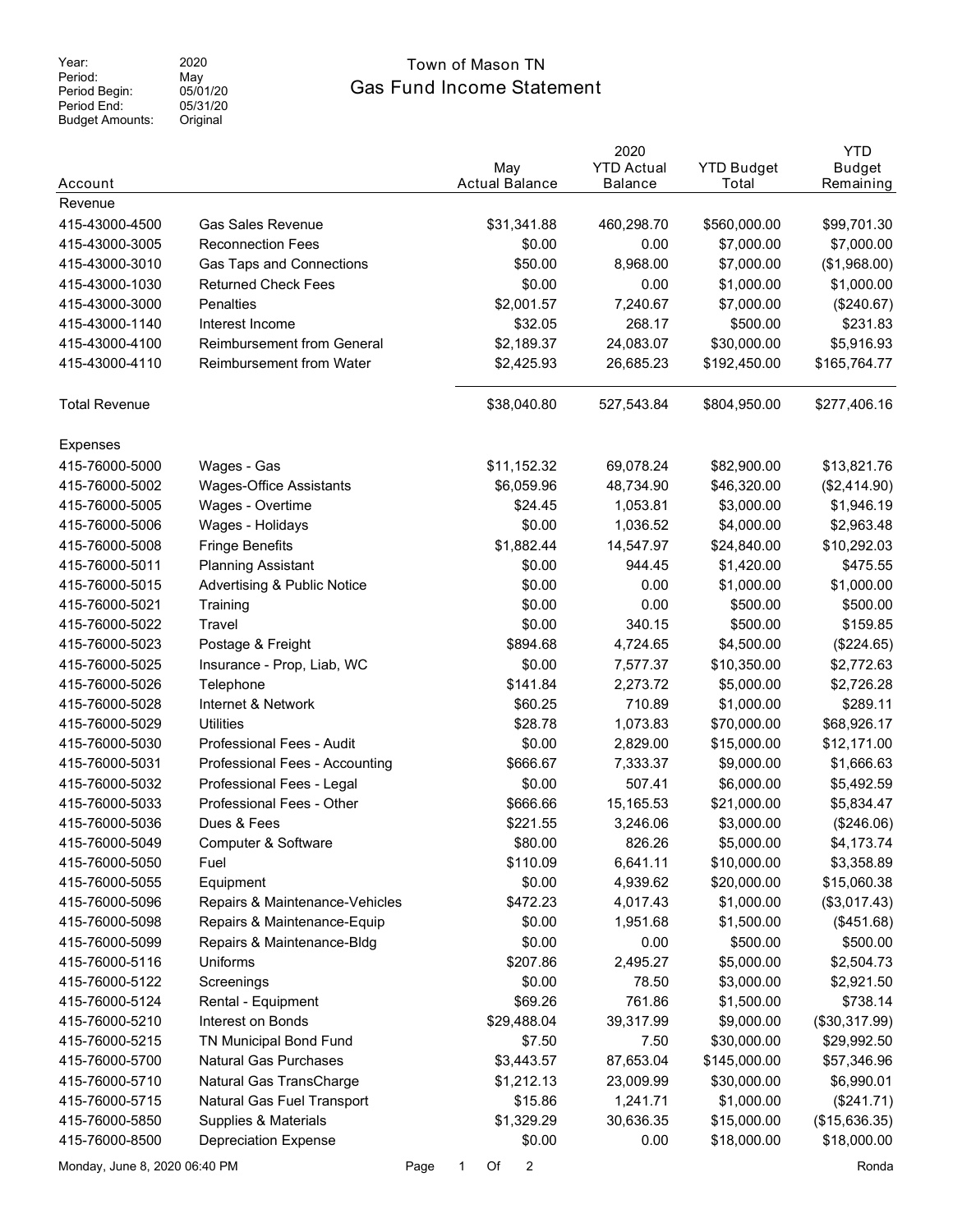| Account               | Mav<br>Actual Balance | 2020<br><b>YTD Actual</b><br><b>Balance</b> | <b>YTD Budget</b><br>Total | <b>YTD</b><br><b>Budget</b><br>Remaining |
|-----------------------|-----------------------|---------------------------------------------|----------------------------|------------------------------------------|
| <b>Total Expenses</b> | \$58,235.43           | 384.756.18                                  | \$604,830.00               | \$220,073.82                             |
| Net Income/Loss       | (\$20,194.63)         | 142,787.66                                  | \$200,120.00               | \$57,332.34                              |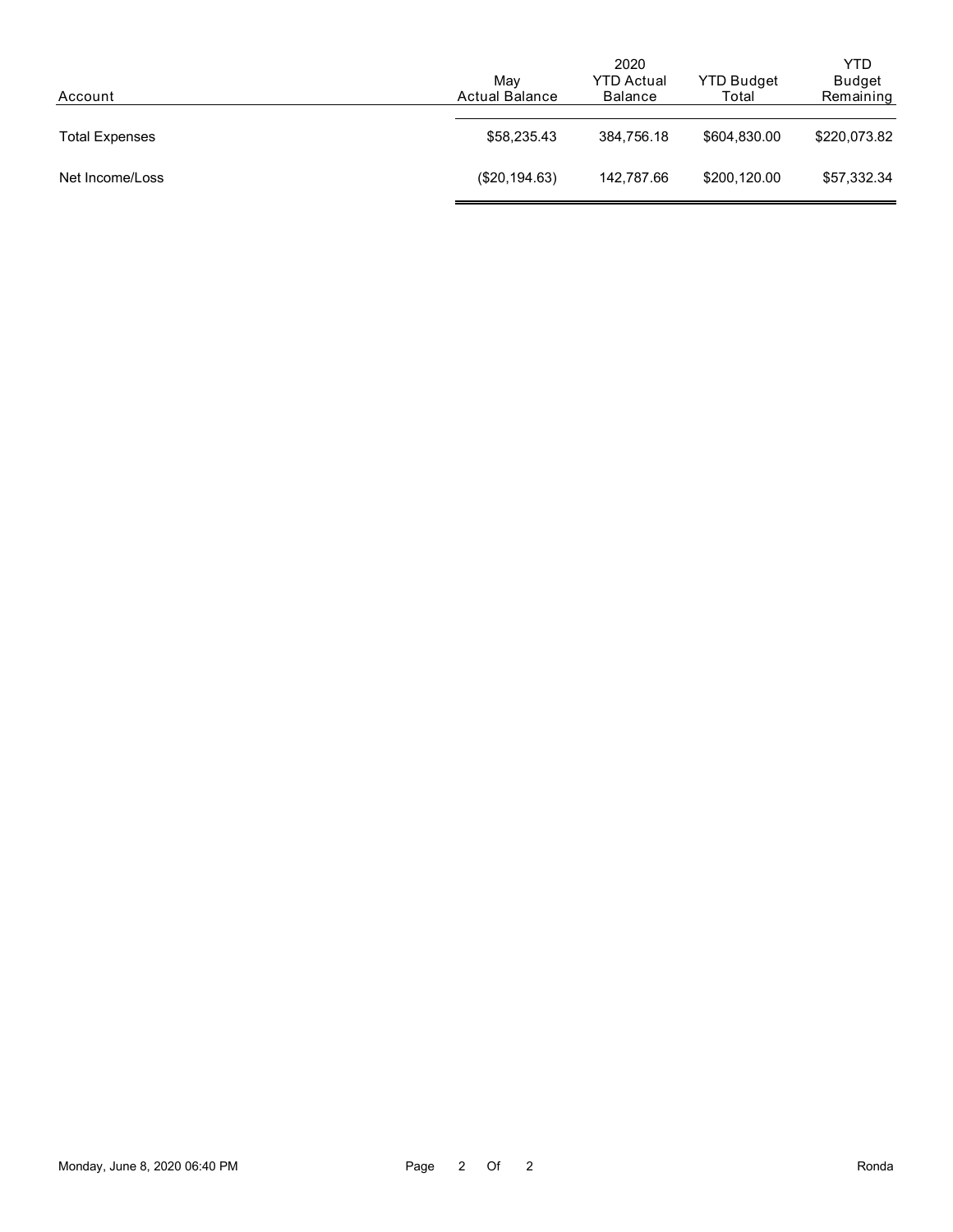Period: Period Begin: Period End: Budget Amounts: 2020 May 05/01/20 05/31/20 Original

# Drug Income Statement Year: 2020 2020 Town of Mason TN

| Account                    |                              | May<br><b>Actual Balance</b> | 2020<br><b>YTD Actual</b><br><b>Balance</b> | <b>YTD Budget</b><br>Total | <b>YTD</b><br>Budget<br>Remaining |
|----------------------------|------------------------------|------------------------------|---------------------------------------------|----------------------------|-----------------------------------|
| Revenues<br>420-43000-1105 | Fines & Forfeitures          | \$0.00                       | 0.00                                        | \$5,000.00                 | \$5,000.00                        |
| 420-43000-1110             | Storage Income               | \$0.00                       | 300.00                                      | \$1,200.00                 | \$900.00                          |
| 420-43000-1115             | Interest Income              | \$1.31                       | 10.32                                       | \$10.00                    | (\$0.32)                          |
| <b>Total Revenues</b>      |                              | \$1.31                       | 310.32                                      | \$6,210.00                 | \$5,899.68                        |
| <b>Expenses</b>            |                              |                              |                                             |                            |                                   |
| 420-78000-5019             | Supplies & Materials         | \$0.00                       | 0.00                                        | \$205.00                   | \$205.00                          |
| 420-78000-5130             | Towing / Wrecker Service     | \$0.00                       | 0.00                                        | \$3,000.00                 | \$3,000.00                        |
| 420-78000-5500             | <b>Undercover Operations</b> | \$0.00                       | 0.00                                        | \$300.00                   | \$300.00                          |
| 420-78000-5054             | Capital Outlay Loan - Drug   | \$0.00                       | 0.00                                        | \$1,000.00                 | \$1,000.00                        |
| <b>Total Expenses</b>      |                              | \$0.00                       | 0.00                                        | (\$4,505.00)               | (\$4,505.00)                      |
| Net Income/Loss            |                              | \$1.31                       | 310.32                                      | \$1,705.00                 | \$1,394.68                        |